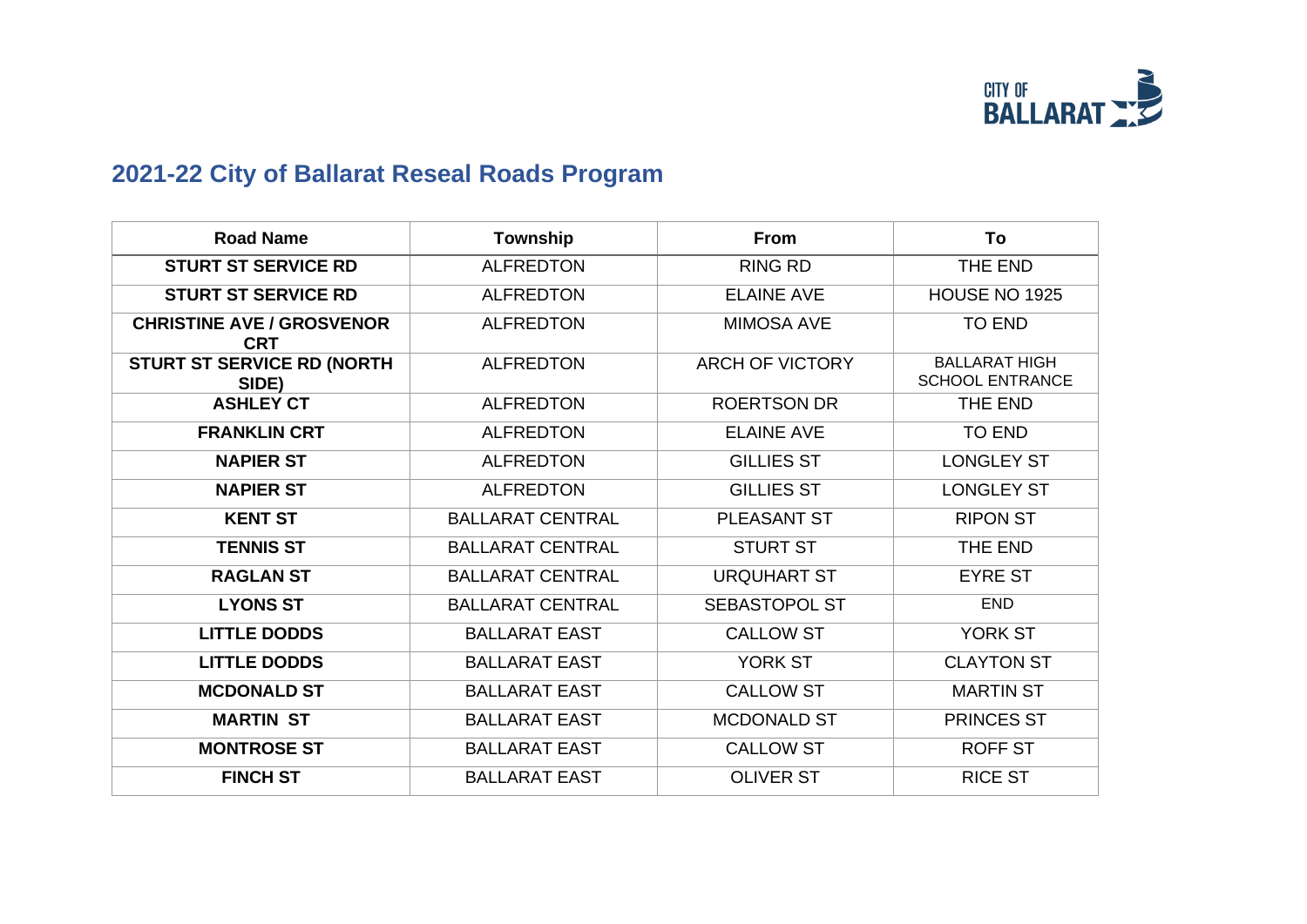

| <b>FINCH ST</b>                            | <b>BALLARAT EAST</b>    | <b>RICE ST</b>           | <b>STAWELL ST</b>    |
|--------------------------------------------|-------------------------|--------------------------|----------------------|
| <b>GEORGE ST</b>                           | <b>BALLARAT EAST</b>    | <b>OTWAY ST</b>          | <b>RODIER ST</b>     |
| <b>MORRES ST</b>                           | <b>BALLARAT EAST</b>    | <b>RICE ST</b>           | <b>STAWELL ST</b>    |
| <b>NICHOLLS AV</b>                         | <b>BALLARAT EAST</b>    | PEEL ST                  | <b>ROWE ST</b>       |
| <b>STAWELL ST</b>                          | <b>BALLARAT EAST</b>    | <b>VICTORIA ST</b>       | <b>GENT ST</b>       |
| <b>STAWELL ST</b>                          | <b>BALLARAT EAST</b>    | <b>VICTORIA ST</b>       | <b>GENT ST</b>       |
| <b>SWEENEY ST</b>                          | <b>BALLARAT NORTH</b>   | PEEL ST                  | SHERRARD ST          |
| <b>LEVY ST</b>                             | <b>CANADIAN</b>         | <b>JOSEPH ST</b>         | EBL NO 6             |
| <b>JOSEPH ST</b>                           | <b>CANADIAN</b>         | <b>CLAYTON ST</b>        | <b>EURKA ST</b>      |
| <b>LARTER ST</b>                           | <b>CANADIAN</b>         | <b>ELSWORTH ST</b>       | <b>BRIDGE</b>        |
| <b>REMEMBRANCE DR SERVICE RD</b>           | <b>CARDIGAN VILLAGE</b> | <b>REMEMBRANCE DR</b>    | THE END              |
| <b>GRANA DVE</b>                           | <b>DELACOMBE</b>        | <b>GREENHALGHS RD</b>    | <b>GLENELG HWY</b>   |
| <b>WILLIAM - VINE ST</b>                   | <b>GOLDEN POINT</b>     | <b>MAGPIE ST</b>         | TO THE END           |
| <b>STOCKS ST</b>                           | <b>GOLDEN POINT</b>     | <b>BRADSHAW ST</b>       | <b>BOND ST</b>       |
| <b>CHURCH ST</b>                           | <b>LEARMONTH</b>        | <b>BANKIN ST</b>         | <b>SUNRAYSIA HWY</b> |
| <b>HIGH ST SERVICE ROAD (EAST</b><br>SIDE) | <b>LEARMONTH</b>        | <b>CHURCH OF ENGLAND</b> | <b>MORTON ST</b>     |
| <b>HIGH ST SERVICE ROAD (WEST</b><br>SIDE) | <b>LEARMONTH</b>        | <b>QUEEN ST</b>          | <b>McKAY ST</b>      |
| <b>GLENVALE RD</b>                         | <b>MT CLEAR</b>         | <b>GEELONG RD</b>        | <b>MANSFIELD AVE</b> |
| <b>SANGRIA CRT</b>                         | <b>MT CLEAR</b>         | <b>HERMITAGE AVE</b>     | THE END              |
| <b>SEMILLON GVE</b>                        | <b>MT CLEAR</b>         | <b>HERMITAGE AVE</b>     | <b>HOCKING AVE</b>   |
| <b>THE GUMS</b>                            | <b>MT CLEAR</b>         | <b>OLYMPIC AVE</b>       | TO THE END           |
| <b>HERMITAGE AVE</b>                       | <b>MT CLEAR</b>         | <b>GEELONG RD</b>        | <b>HOCKING AVE</b>   |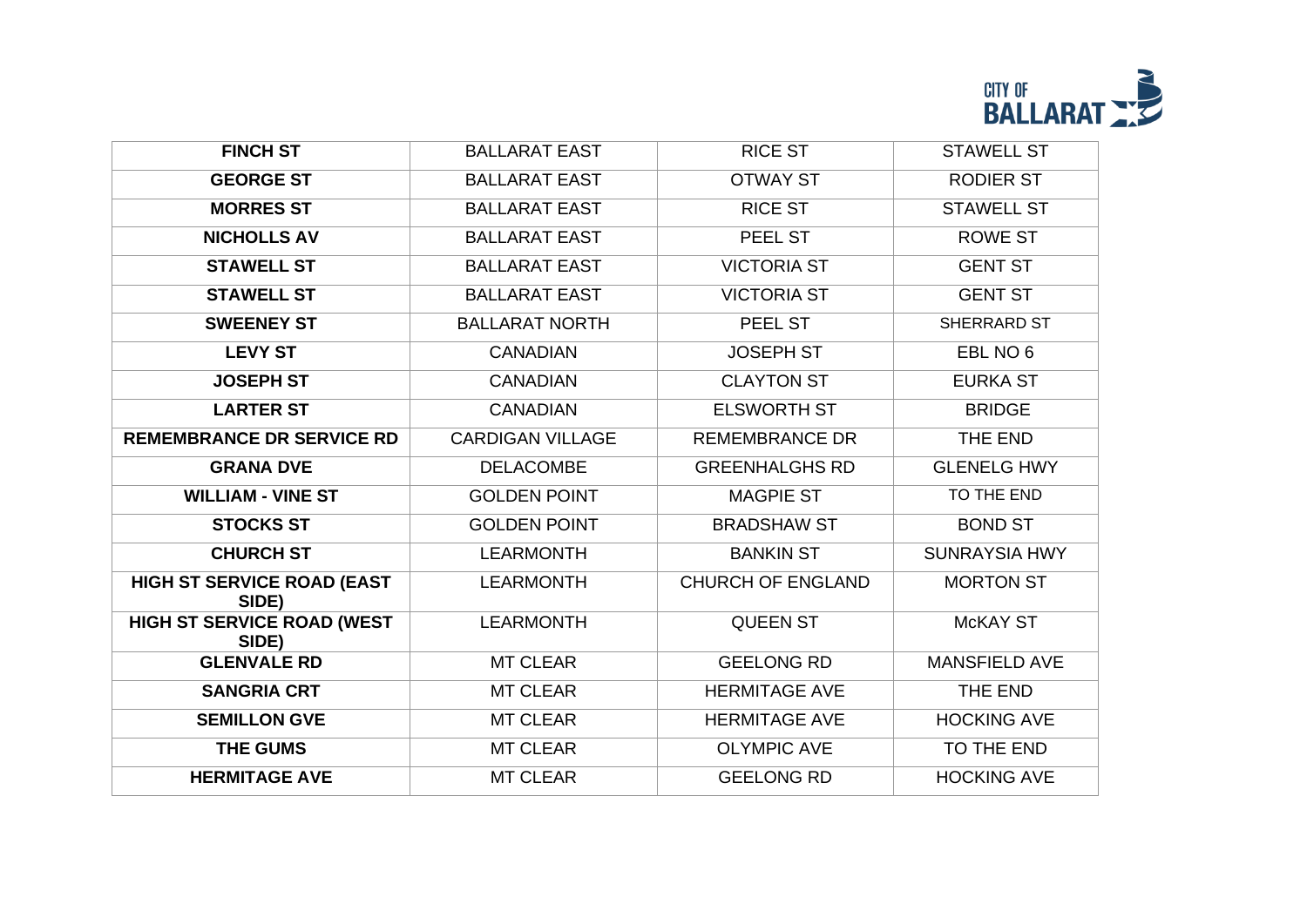

| <b>TINWORTH AVE</b>               | <b>MT HELEN</b>    | <b>GEELONG RD</b>    | <b>BRITTAIN ST</b>             |
|-----------------------------------|--------------------|----------------------|--------------------------------|
| <b>GWENITH AVE</b>                | <b>NEWINGTON</b>   | <b>WALLER ST</b>     | <b>RUSSELL ST</b>              |
| <b>HOPE ST</b>                    | <b>NEWINGTON</b>   | <b>MALAKOFF ST</b>   | <b>MURRAY ST</b>               |
| <b>BALACLAVA ST</b>               | <b>NEWINGTON</b>   | <b>INKERMAN ST</b>   | <b>EYRE ST</b>                 |
| <b>SMITH ST</b>                   | <b>NEWINGTON</b>   | <b>MURRAY ST</b>     | <b>MALAKOFF ST</b>             |
| <b>STURT ST SOUTH SERVICE S-S</b> | <b>NEWINGTON</b>   | <b>RUSSELL ST</b>    | <b>GILLIES ST</b>              |
| <b>DURHAM ST</b>                  | <b>NEWINGTON</b>   | <b>EYRE ST</b>       | <b>STURT ST</b>                |
| <b>EVA CRT</b>                    | <b>NEWINGTON</b>   | <b>MUIR CRES</b>     | THE END                        |
| <b>DUKE ST</b>                    | <b>NEWINGTON</b>   | <b>DURHAM ST</b>     | THE END                        |
| <b>MUIR CRES</b>                  | <b>NEWINGTON</b>   | <b>WALLER ST</b>     | <b>WALLER ST</b>               |
| <b>STEWART ST</b>                 | <b>NEWINGTON</b>   | <b>MURRAY ST</b>     | <b>RUSSELL ST</b>              |
| <b>COLLARD ST</b>                 | <b>NEWINGTON</b>   | <b>RUSSELL ST</b>    | <b>MURRAY ST</b>               |
| <b>MURRAY ST</b>                  | <b>NEWINGTON</b>   | <b>INKERMAN ST</b>   | ROAD CLOSURE THE<br><b>END</b> |
| <b>INKERMAN ST</b>                | <b>NEWINGTON</b>   | <b>WALLER ST</b>     | <b>RUSSELL ST</b>              |
| <b>WINTER ST</b>                  | <b>NEWINGTON</b>   | <b>VALENTINE ST</b>  | <b>CEDAR AVE</b>               |
| <b>WINTER ST</b>                  | <b>NEWINGTON</b>   | <b>VALENTINE ST</b>  | <b>CEDAR AVE</b>               |
| <b>JESSIE ST</b>                  | <b>NEWINGTON</b>   | <b>WALLER AVE</b>    | <b>RUSSELL ST</b>              |
| <b>JESSIE ST</b>                  | <b>NEWINGTON</b>   | <b>WALLER AVE</b>    | <b>RUSSELL ST</b>              |
| <b>AJAX ST</b>                    | <b>NEWINGTON</b>   | <b>MURRAY ST</b>     | <b>DURHAM ST</b>               |
| <b>VICTORIA ST</b>                | <b>MINERS REST</b> | <b>SEAL CHANGE</b>   | <b>BORAL QUARRIES</b>          |
| <b>VICTORIA ST</b>                | <b>MINERS REST</b> | <b>CUMMINS RD</b>    | 330M NORTH                     |
| <b>UNNAMED RD</b>                 | <b>MINERS REST</b> | <b>SUNRAYSIA HWY</b> | <b>VICTORIA ST</b>             |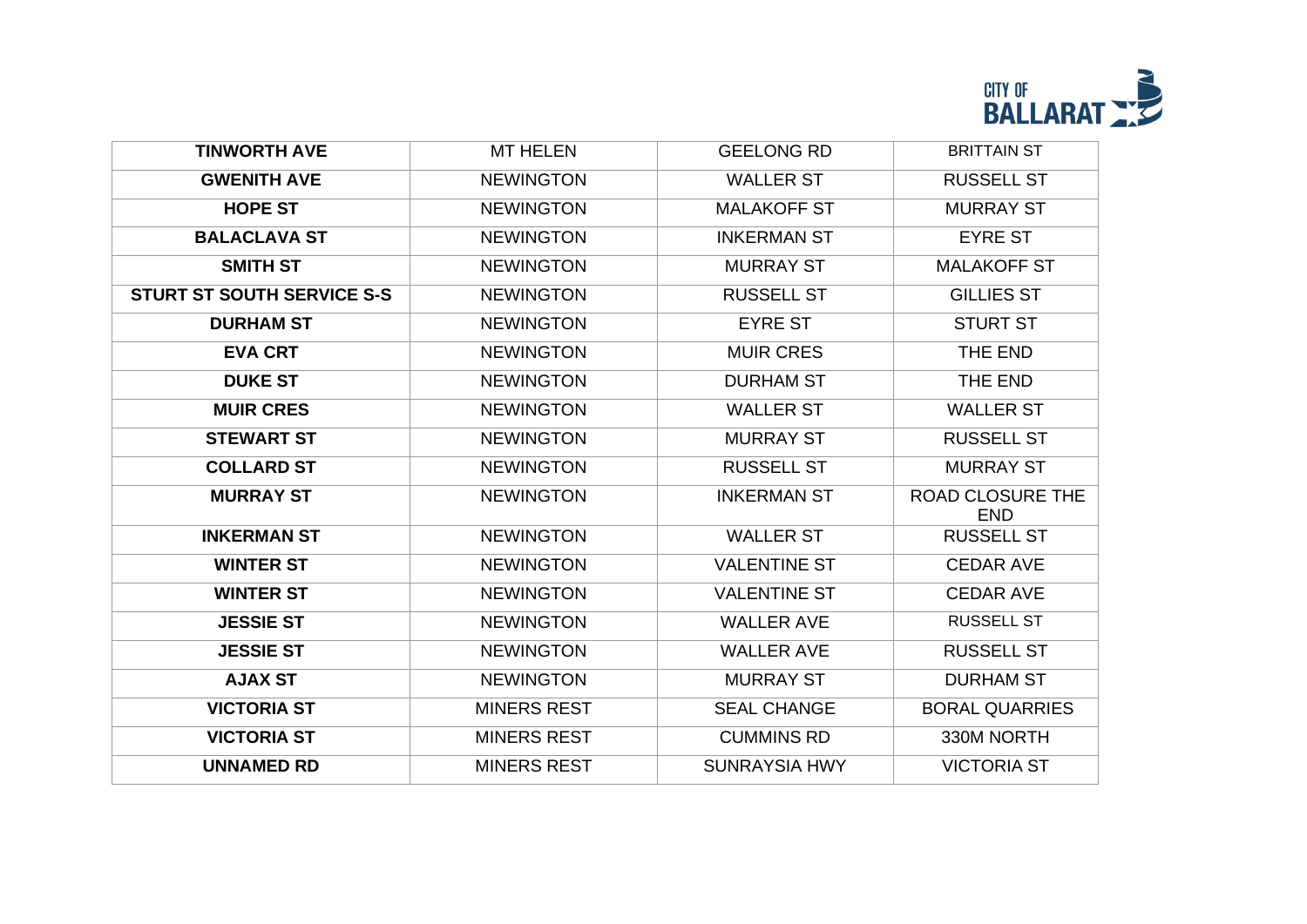

| <b>ARMSTRONG ST</b>       | <b>SOLDIERS HILL</b> | <b>HOWITT ST</b>                        | <b>HOWARD ST</b>     |
|---------------------------|----------------------|-----------------------------------------|----------------------|
| <b>DAVIES ST EDDEN ST</b> | <b>SOLDIERS HILL</b> | <b>SCOTT PDE</b>                        | <b>PEEL</b>          |
| <b>NELSON ST</b>          | <b>SEBASTOPOL</b>    | <b>WALL ST</b>                          | PRINCE ST            |
| <b>OWEN CRT</b>           | <b>SEBASTOPOL</b>    | <b>EDWARDS ST</b>                       | TO THE END           |
| <b>ST JAMES AVE</b>       | <b>SEBASTOPOL</b>    | <b>EDWARDS ST</b>                       | <b>SPENCER ST</b>    |
| <b>ANTHONY CRES</b>       | <b>SEBASTOPOL</b>    | <b>NELSON ST</b>                        | PRINCE ST            |
| <b>CLAYMORE CRT</b>       | <b>SEBASTOPOL</b>    | <b>OPHIR ST</b>                         | THE END              |
| <b>DONALD CRT</b>         | <b>SEBASTOPOL</b>    | <b>ALBION ST</b>                        | THE END              |
| <b>HINKLER AVE</b>        | <b>SEBASTOPOL</b>    | <b>GRANT ST</b>                         | <b>EDWARD ST</b>     |
| <b>JOAN CRT</b>           | <b>SEBASTOPOL</b>    | <b>VICKERS ST</b>                       | THE END              |
| <b>TOWER ST</b>           | <b>SEBASTOPOL</b>    | <b>EDWARDS ST</b>                       | <b>SPENCER ST</b>    |
| <b>HILL ST</b>            | <b>SEBASTOPOL</b>    | <b>GRANT ST</b>                         | <b>ROWLAND ST</b>    |
| <b>ST GEORGES CT</b>      | <b>SEBASTOPOL</b>    | <b>SPENCER ST</b>                       | THE END              |
| <b>SPENCER ST</b>         | <b>SEBASTOPOL</b>    | <b>QUEEN ST</b>                         | <b>VALE ST</b>       |
| <b>SPENCER ST</b>         | <b>SEBASTOPOL</b>    | <b>VALE ST</b>                          | <b>VICTORIA ST</b>   |
| <b>PETER CRT</b>          | <b>SEBASTOPOL</b>    | <b>TOWER ST</b>                         | THE END              |
| <b>KELVIN AVE</b>         | <b>SEBASTOPOL</b>    | <b>EDWARDS ST</b>                       | <b>SPENCER ST</b>    |
| <b>WARRENHEIP RD</b>      | <b>WARRENHEIP</b>    | <b>SEC RD</b>                           | HOUSE 80             |
| <b>WARRENHEIP RD</b>      | <b>WARRENHEIP</b>    | <b>DUFFYS RD</b>                        | <b>DUNNSTOWN RD</b>  |
| <b>HAROLD ST</b>          | <b>WENDOUREE</b>     | <b>BEHIND HAROLD ST</b><br><b>SHOPS</b> |                      |
| <b>HAROLD ST</b>          | <b>WENDOUREE</b>     | <b>GREVILLEA RD</b>                     | <b>HASTINGS ST</b>   |
| <b>CARPENTER ST</b>       | <b>WENDOUREE</b>     | ROTHERWOOD ST                           | <b>LANGSTAFFE ST</b> |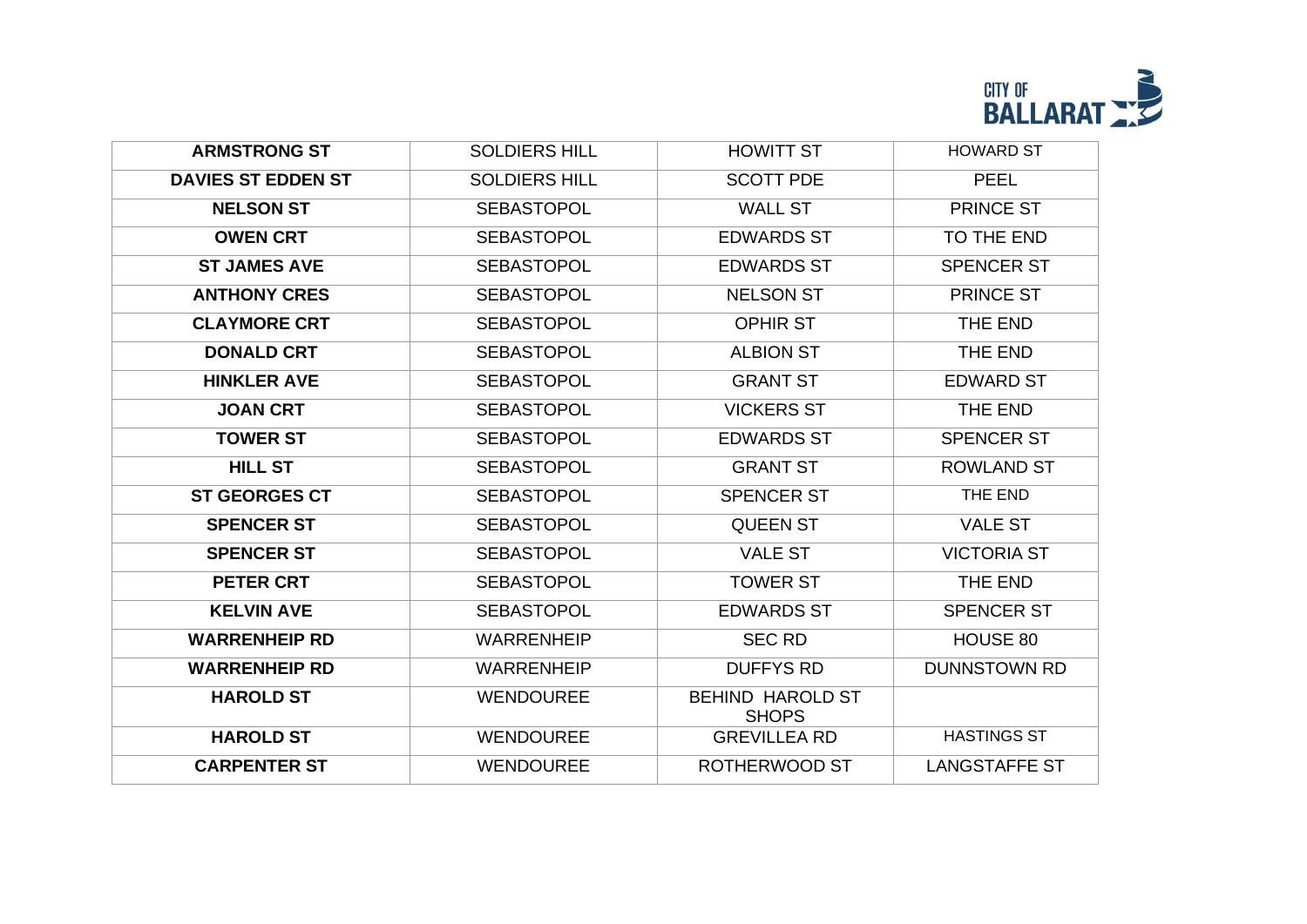

| <b>CARPENTER ST</b>                       | <b>WENDOUREE</b>      | <b>AROUND SHOPS</b>   | <b>VARIOUS AREAS</b> |
|-------------------------------------------|-----------------------|-----------------------|----------------------|
| <b>WAMBA ST</b>                           | <b>WENDOUREE</b>      | <b>MALMESBURY ST</b>  | MONTGOMERY ST        |
| <b>HASTINGS ST</b>                        | <b>WENDOUREE</b>      | <b>FOREST ST</b>      | <b>GILLIES ST</b>    |
| <b>HUNTINGTON ST</b>                      | <b>WENDOUREE</b>      | <b>IVANHOE ST</b>     | <b>GREVILLEA RD</b>  |
| <b>IVANHOE</b>                            | <b>WENDOUREE</b>      | <b>MANNEVILLE ST</b>  | <b>MONTGOMERY ST</b> |
| <b>OSWALD ST</b>                          | <b>WENDOUREE</b>      | <b>CARPENTER ST</b>   | <b>FOREST ST</b>     |
| <b>OXFORD ST</b>                          | <b>WENDOUREE</b>      | <b>GREVILLEA RD</b>   | <b>CAMBRIDGE ST</b>  |
| <b>ROTHERWOOD ST</b>                      | <b>WENDOUREE</b>      | <b>FOREST ST</b>      | <b>MALMESBURY ST</b> |
| <b>STAMFORD ST</b>                        | <b>WENDOUREE</b>      | <b>DOVER ST</b>       | <b>HAROLD ST</b>     |
| <b>GODERIC ST</b>                         | <b>WENDOUREE</b>      | <b>MONTGOMERY ST</b>  | <b>HUNTINGTON ST</b> |
| <b>LINCOLN ST</b>                         | <b>WENDOUREE</b>      | <b>ROZEL AVE</b>      | THE END              |
| <b>CORNWALL ST</b>                        | <b>WENDOUREE</b>      | ROZEL AVE             | THE END              |
| <b>HANCOCK ST</b>                         | <b>WENDOUREE</b>      | <b>FOREST ST</b>      | <b>MARIE ST</b>      |
| <b>WINSTON CRT</b>                        | <b>WENDOUREE</b>      | <b>LANGSTAFFE DVE</b> | TO THE END           |
| <b>LANGHAM RD</b>                         | <b>WENDOUREE</b>      | <b>LANGSTAFFE DR</b>  | <b>ULSWATER RD</b>   |
| <b>WHITE ST</b>                           | <b>WENDOUREE</b>      | <b>HOWITT ST</b>      | <b>BRINKLEY AVE</b>  |
| <b>BEECH ST</b>                           | <b>WENDOUREE</b>      | <b>WHITE ST</b>       | <b>DOWLING ST</b>    |
| <b>WYNDHOLM CRES WALDIE ST</b>            | <b>WENDOUREE</b>      | HOUSE NO 8            | <b>ROZEL AVE</b>     |
| <b>GREGORY ST</b>                         | <b>WENDOUREE</b>      | <b>BURNBANK ST</b>    | <b>LEXTON ST</b>     |
| SUNRAYSIA HWY SEVICE RD                   | <b>WENDOUREE WEST</b> | <b>GREVILLEA DR</b>   | <b>NORMAN ST</b>     |
| <b>SUNRAYSIA HWY</b><br><b>SERVICE RD</b> | <b>WENDOUREE WEST</b> | <b>CARAVAN ST</b>     | THE END              |
| <b>CYPRESS AVE</b>                        | <b>WENDOUREE WEST</b> | <b>WATTLE AVE</b>     | <b>ERICA ST</b>      |
| <b>DAFFODIL ST</b>                        | <b>WENDOUREE WEST</b> | <b>GILLIES ST</b>     | <b>NORMAN ST</b>     |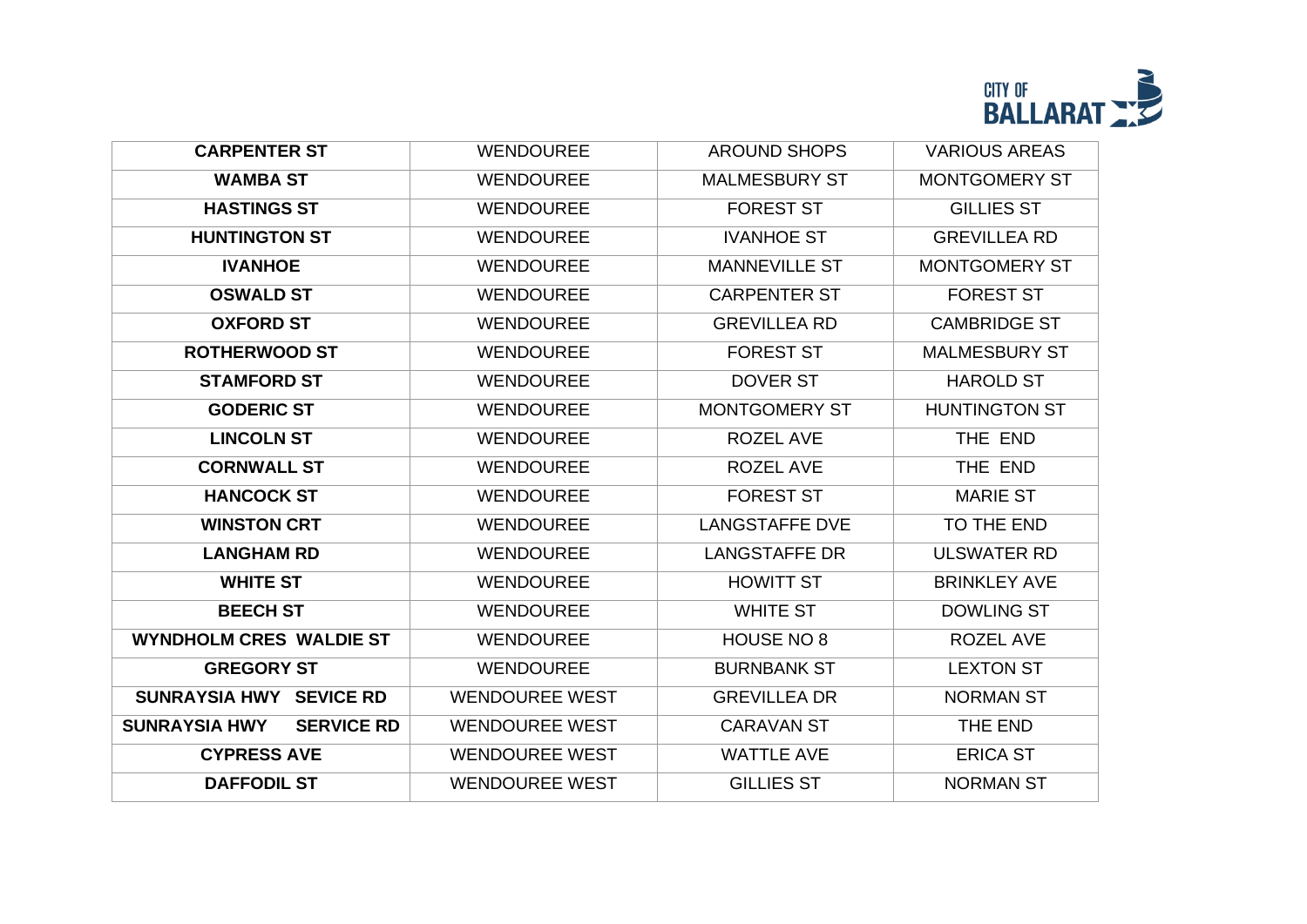

| <b>HAZEL RD</b>                  | <b>WENDOUREE WEST</b> | <b>VIOLET ST</b>                          | <b>MAPLE AVE</b>               |
|----------------------------------|-----------------------|-------------------------------------------|--------------------------------|
| <b>MAGENOLIA ST</b>              | <b>WENDOUREE WEST</b> | <b>ERICA ST</b>                           | <b>WATTLE AVE</b>              |
| <b>MAPLE AVE</b>                 | <b>WENDOUREE WEST</b> | <b>HAZEL RD</b>                           | <b>HYACINTH AVE</b>            |
| <b>MARIGOLD ST</b>               | <b>WENDOUREE WEST</b> | SUNRAYSIA HWY SERV<br><b>RD</b>           | <b>WATTLE AVE</b>              |
| <b>MARIGOLD ST</b>               | <b>WENDOUREE WEST</b> | <b>WATTLE AVE</b>                         | <b>WILLOW ST</b>               |
| <b>OLIVE ST</b>                  | <b>WENDOUREE WEST</b> | <b>ERICA ST</b>                           | <b>WARATAH GVE</b>             |
| <b>WARATAH GVE</b>               | <b>WENDOUREE WEST</b> | <b>MAGNOLIA ST</b>                        | <b>CYPRESS AVE</b>             |
| <b>HYACINTH GVE / VIOLET AVE</b> | <b>WENDOUREE WEST</b> | <b>MARIGOLD ST</b>                        | 30 VIOLET GVE                  |
| <b>ERICA ST</b>                  | <b>WENDOUREE WEST</b> | <b>CYPRESS ST</b>                         | <b>MAGENOLIA ST</b>            |
| <b>ALEXANDERS RD</b>             | <b>WINDERMERE</b>     | <b>CARPENTER RD</b>                       | <b>EAST &amp; WEST</b>         |
| <b>CARPENTER RD</b>              | <b>WINDERMERE</b>     | <b>REMEMBRACE DR</b>                      | <b>ALEXANDERS RD</b>           |
| <b>CARPENTER RD</b>              | <b>WINDERMERE</b>     | <b>158M NORTH OF WESTEN</b><br><b>HWY</b> | <b>HENDERSONS RD</b>           |
| <b>GLUE POT RD</b>               | <b>WINDERMERE</b>     | $0.00$ KM = CARPENTER RD                  | 1630 KM                        |
| <b>DOBSONS LANE</b>              | <b>WINDERMERE</b>     | 0.030 KMWESTERN HWY                       | 3.559 KM END OF<br><b>SEAL</b> |
| <b>PICKFORDS RD</b>              | <b>TOURELLO</b>       | 0.000 KM                                  | 1.100 KM                       |
| <b>GILLIES RD</b>                | <b>MOUNT ROWAN</b>    | <b>JUBILLEE RD</b>                        | <b>MILLERS RD</b>              |
| <b>GILLIES RD</b>                | <b>MOUNT ROWAN</b>    | <b>JUBILLEE RD</b>                        | <b>MILLERS RD</b>              |
| <b>GILLIES RD</b>                | <b>MOUNT ROWAN</b>    | <b>SCHWARZ RD</b>                         | <b>BALD HILLS RD</b>           |
| <b>GILLIES RD</b>                | <b>MOUNT ROWAN</b>    | <b>SCHWARZ RD</b>                         | <b>BALD HILLS RD</b>           |
| <b>CUTHBERTS RD</b>              | <b>ALFREDTON</b>      | <b>WEST OF WHITES RD</b>                  | 310 M WEST                     |
| <b>CUTHBERTS RD</b>              | <b>ALFREDTON</b>      | <b>WEST OF WHITES RD</b>                  | 310 M WEST                     |
| <b>SCOTCHMANS LEAD RD</b>        |                       |                                           |                                |